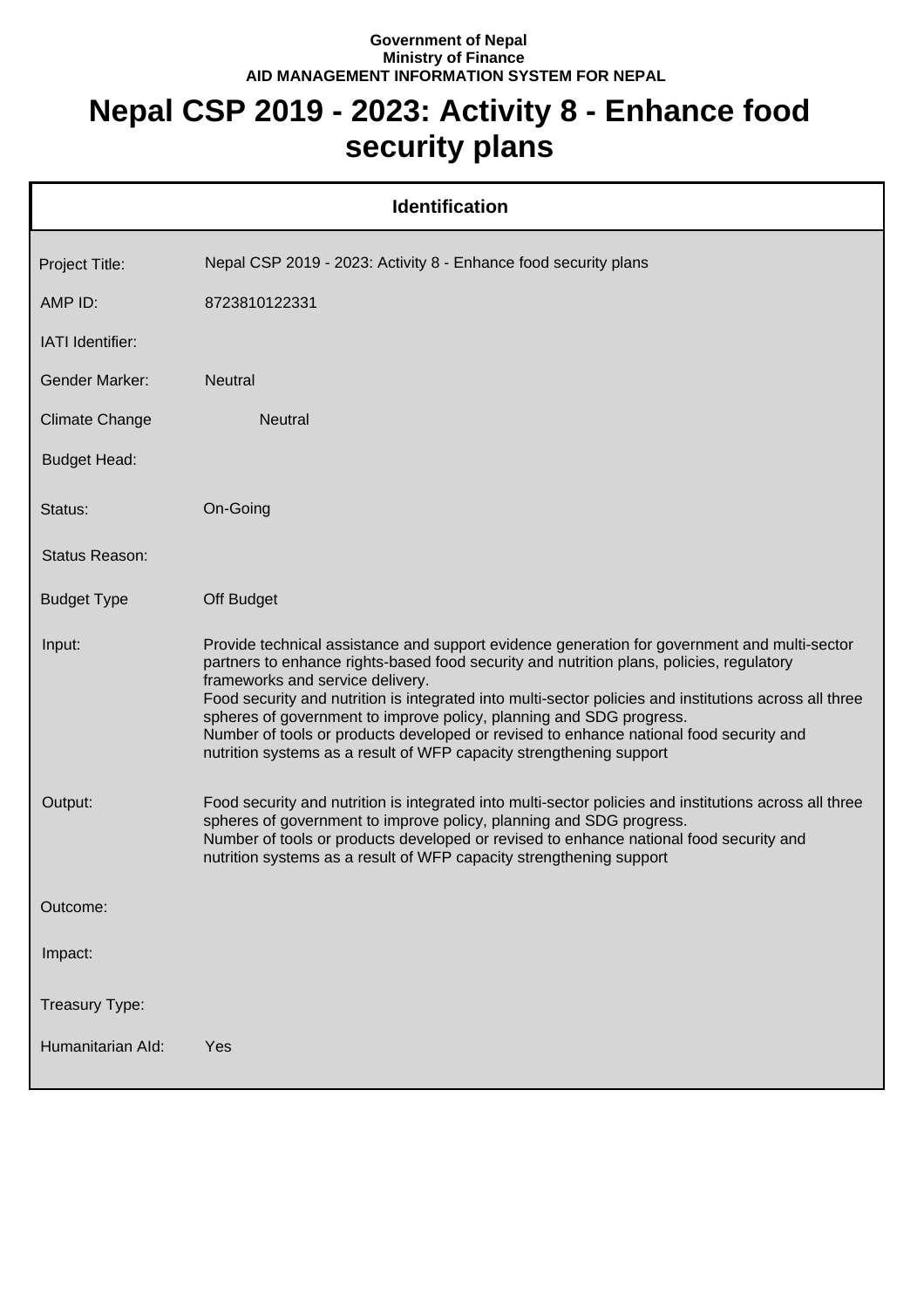| Location     |            |  |
|--------------|------------|--|
| Location     | Percentage |  |
| <b>NEPAL</b> | 100.0%     |  |

| <b>National Plan</b>                                                                                                          |            |  |
|-------------------------------------------------------------------------------------------------------------------------------|------------|--|
| Program                                                                                                                       | Percentage |  |
| [Good Governance (GG)   [Good Governance and Human Rights   [National Development]<br>Plan (NDP) ]                            | 80.0%      |  |
| [Health and Nutrition ] [Social Development Policy ] [National Development Plan (NDP) ]                                       | $10.0\%$   |  |
| Agriculture and Food Security   Macroeconomic Policy and Economic Development Policy<br>] [ National Development Plan (NDP) ] | 10.0%      |  |

| <b>Sector</b>                                       |            |  |
|-----------------------------------------------------|------------|--|
| Sector                                              | Percentage |  |
| Nepal Sector Classification PLANNING & STATISTICS 0 | 80.0%      |  |
| Nepal Sector Classification HEALTH 0                | 10.0%      |  |
| Nepal Sector Classification AGRICULTURE 0           | 10.0%      |  |

| <b>Implementing/Executing Agency</b>     |        |  |
|------------------------------------------|--------|--|
| <b>Implementing Agency</b>               |        |  |
| World Food Programme                     | 100.0% |  |
| <b>Executing Agency</b>                  |        |  |
| World Food Programme                     | 100.0% |  |
| <b>Responsible Organization</b>          |        |  |
| National Planning Commission Secretariat | 100.0% |  |
| Donor                                    |        |  |
| World Food Programme                     | 0.0%   |  |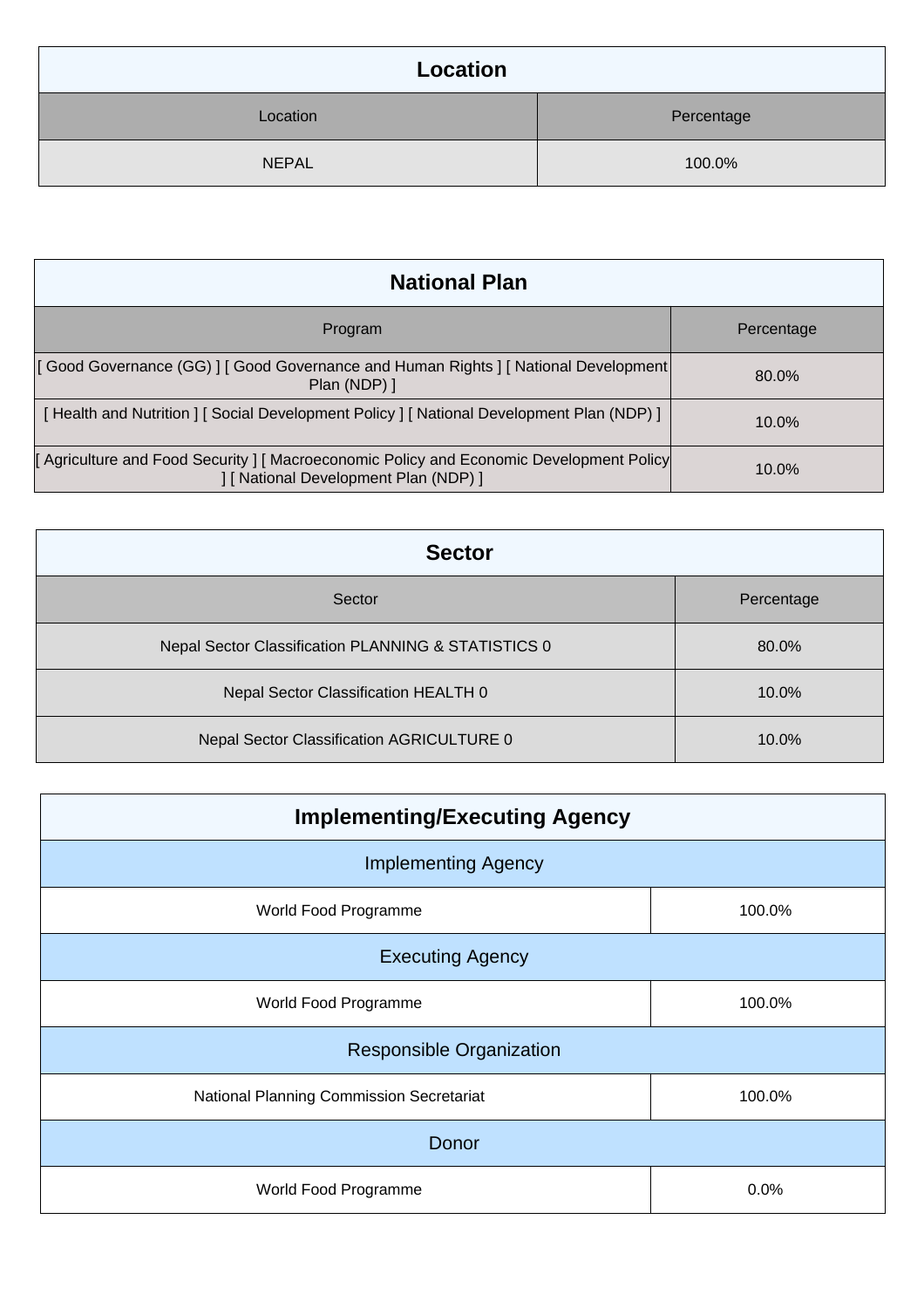| <b>Funding</b>              |                                         |                              |                               |            |                     |
|-----------------------------|-----------------------------------------|------------------------------|-------------------------------|------------|---------------------|
| Transaction<br>Date         | Type of<br>Assistance                   | Mode of<br>Payment           | Post Earthquake<br>Assistance | Commitment | <b>Disbursement</b> |
| <b>World Food Programme</b> |                                         |                              |                               |            |                     |
|                             |                                         |                              | <b>Actual</b>                 |            |                     |
| 12/31/2019                  | Technical<br>Assistance<br>(Standalone) | <b>Direct Payment</b>        | N <sub>o</sub>                | 979,767    | Ю                   |
| 12/31/2020                  | Technical<br>Assistance<br>(Standalone) | <b>Direct Payment</b>        | No                            | 949,247    | 4,086               |
| 7/15/2021                   | Technical<br>Assistance<br>(Standalone) | <b>Direct Payment</b>        | N <sub>o</sub>                | 0          | 29,195              |
| 12/31/2021                  | Technical<br>Assistance<br>(Standalone) | <b>Direct Payment</b>        | No                            | 944,234    | 167,324             |
|                             |                                         | <b>Total</b>                 |                               | 2,873,248  | 200,605             |
|                             |                                         | Total (World Food Programme) |                               | 2,873,248  | 200,605             |
|                             |                                         | <b>UNDISBURSED BALANCE</b>   |                               | 2,672,643  |                     |

## **Progress Achieved** Progress Achieved: Key Problems: Steps Taken to Solve Problems: